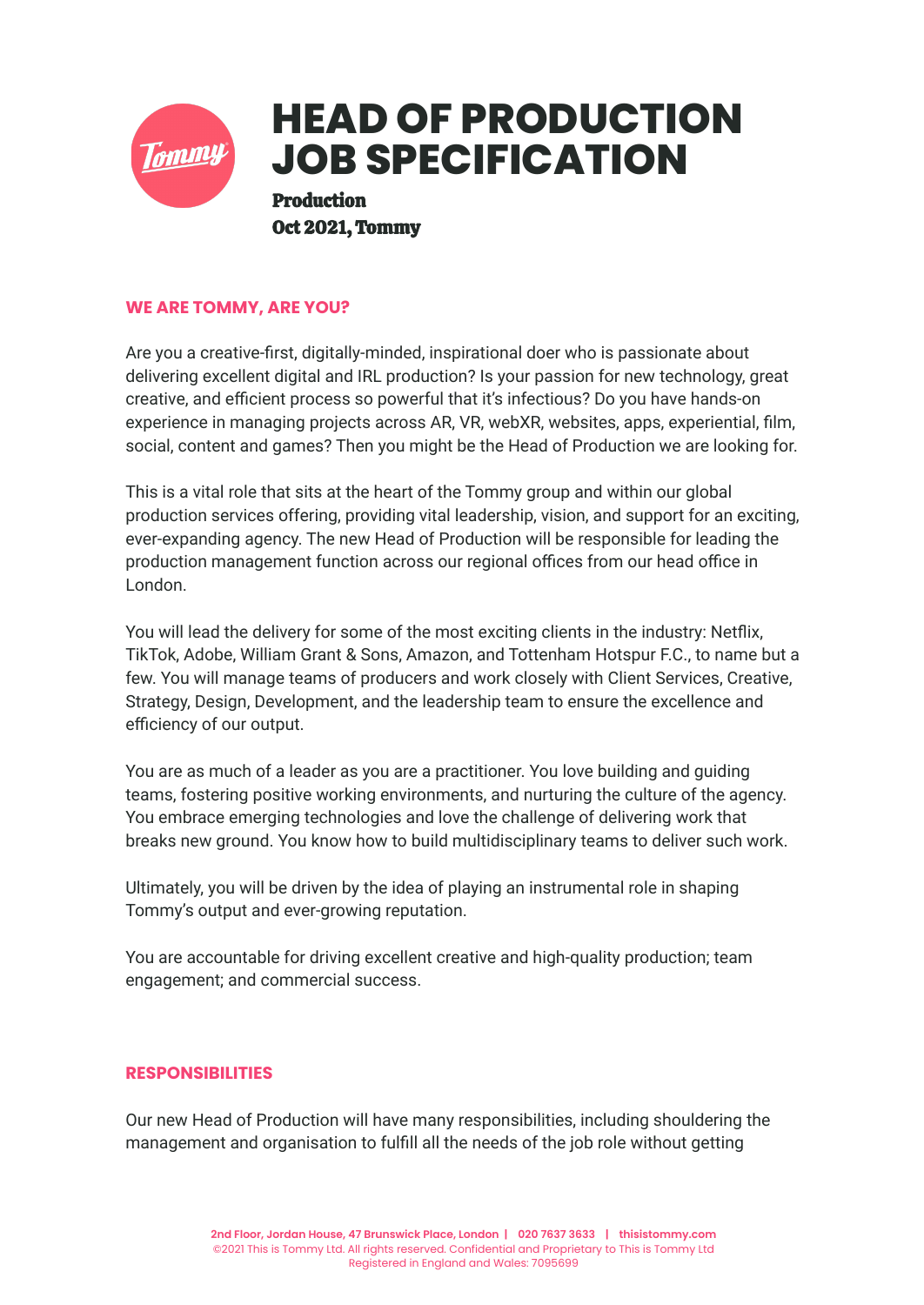bogged down in daily tasks. The ability to delegate and direct in order to achieve will be key. Responsibilities for the HoP role will include, but are not limited to, the following.

- Oversee the Production department and function, with *overview* of the status of each project; implement and maintain communication and management systems that will ensure this occurs
- Work closely with the production team to track, reconcile, analyse and report on production budgets and utilisation performance on both individual projects and at a campaign or client level
- Ensure agency processes are in place to both monitor and drive effective utilisation of resources
- Implement new working practices to deliver production efficiencies that could lower cost of production across the agency
- Liaise with the CCO and CFO to create and manage the annual department budget
- Maintain the high production values of the agency, encouraging the team to reach these standards whilst devising the tools and approaches to support this achievement
- Be the point of escalation for production pods
- Collaborate closely with leaders and key counterparts in strategy, creative, design, development, finance, and other key business functions
- Source and build relationships with external partners and suppliers
- Recruit and mentor the production team
- Support the negotiation of key deals with those third parties, handling contracts and securing terms favourable to the agency
- Be the key regional and local point of contact for production counterparts in our LA and Singapore office
- Sign-off project budgets, schedules, cash-flow and production plans

## **QUALIFICATIONS AND EXPERIENCE**

The successful candidate will score highly against the following list of qualifications and experiences.

- Accomplished HoP or Executive Producer ready for the next level-up
- Minimum 7 years experience in digital creative agency production
- Experience with creative teams; film and video production; AR; OOH; games; digital, experiential, and IRL production of all types
- Comfort and experience in developing talent and building, inspiring, and leading world-class teams
- Experience of leading change and introducing new ways of working